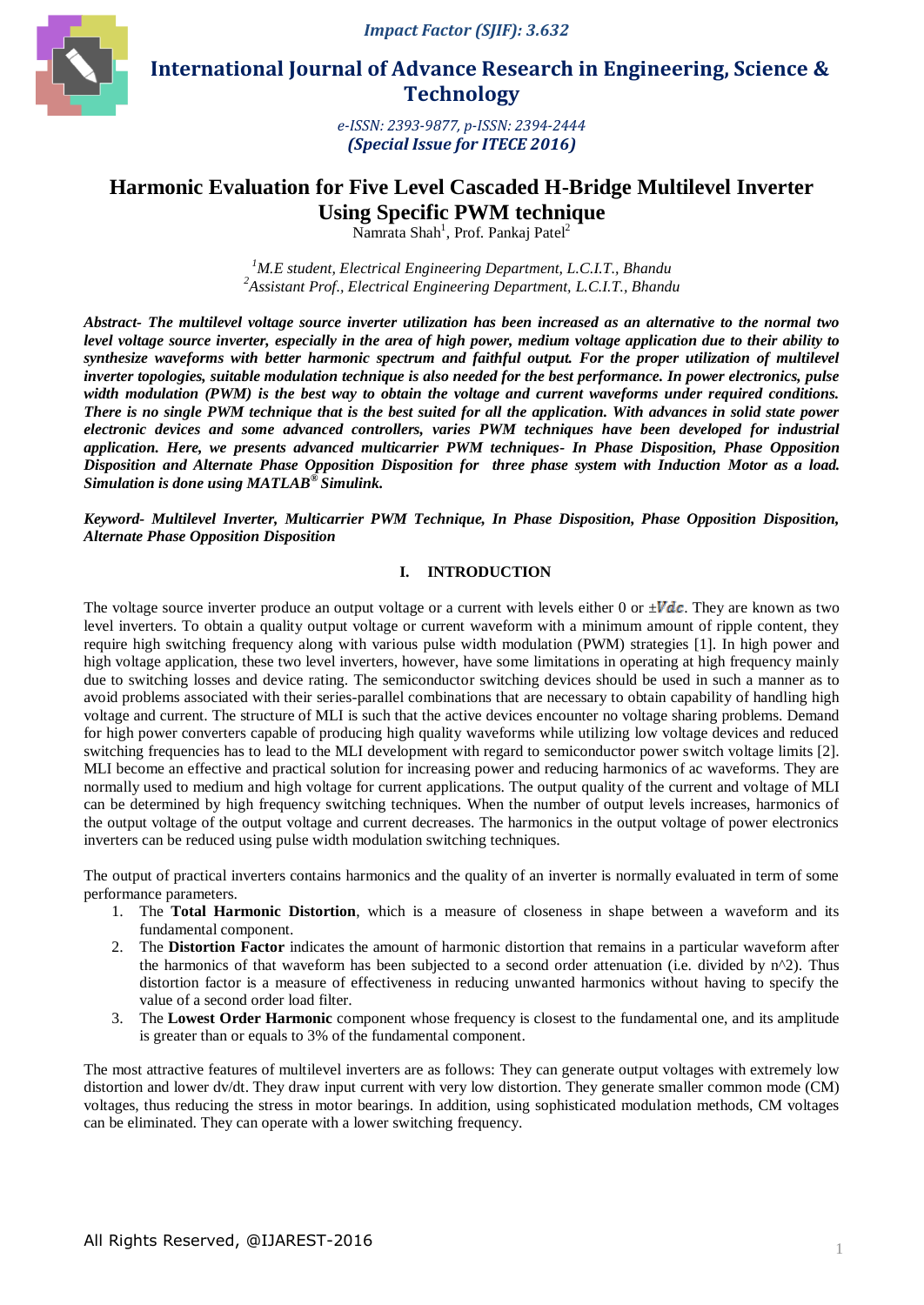#### **II. FIVE LEVEL CASCADED H-BRIDGE MULTILEVEL INVERTER**

A cascaded multilevel inverter consists of a number of series connected H-bridges, also called single phase full bridge inverter. Each of H-bridge unit has its own dc source and each H-bridge [3]. Five level inverter consists of two H-bridges and can produce three different voltage levels:  $\pm V$  and 0 by connecting the dc source to ac output side by different combination of the four switches of one H-bridge S1, S2, S3, S4 and S5, S6, S7, S8 of other H-bridge. The ac output of each H-bridge is connected in series such that synthesized output voltage waveform is the sum of all of the individual Hbridge's outputs. By connecting the sufficient number of H-bridges in cascade and using proper modulation scheme, a nearly sinusoidal output voltage waveform can be synthesized.



 *Figure 1. Five level CHB MLI*

The Cascaded H-bridge inverter synthesized its output nearly sinusoidal voltage waveforms by combining different voltage levels. It can be obtained using the different PWM techniques for turn ON and OFF the switch for desire duration. Among all three topologies- Diode Clamped, Flying Capacitor and Cascaded H-Bridge inverter, the **Cascaded Multilevel Inverter** has the most reliable and easy method, because it consist of **less number of components** compare to another two types.

The operation for obtaining  $\pm 2V$ ,  $\pm V$ , 0Vare describes here:

- S1, S2, S5, S6 conduct, the output voltage of the bridges 1 and 2 will be equal to V and the resultant will become 2V.
- S3, S4, S7, S8 conduct, then voltage will be equal to (–V) and the resultant will become (-2V).
- When S1, S3, S5, S7 conduct then the output voltages will becomes 0.

### **III. MULTICARRIER PWM TECHNIQUE**

To synthesize multilevel output AC voltage using different levels of DC inputs, semiconductor devices must be switched ON and OFF in such a way that desired fundamental is obtained with minimum harmonic distortion. The output voltage waveform of the multilevel inverter can be controlled using different PWM techniques. Duty cycle is defined as the ratio of ON time to the TOTAL (on + off) time of the switch  $(t_{on}/T)$ . Pulse Width Modulation is a powerful technique for controlling analog circuits with a power sent to a load. The PWM technique involves generation of a digital waveform, for which the duty cycle is modulated such that the average voltage of the waveform corresponds to a pure sine wave [4]. The simplest way of producing the PWM signal is through comparison of a low power reference sine wave with a triangular wave. **Multicarrier PWM** methods uses high switching frequency carrier waves in comparison to the reference waves to generate a sinusoidal output wave. The method PWM is the most common for comparing a modulating wave (generally sinusoidal). The phenomenon of rapid and repeated switching at high speed causes the frequency of appearance of lowest order harmonic in the output voltage. The PWM inverters are advancing to the square wave inverter in following points:

- The ability of reducing total harmonic distortion
- Capable of controlling the output voltage
- Higher power quality factor

### I. FEATURE OFPWM METHOD

Some of the important criteria to evaluate different modulation techniques are as follows:

- **Switching loss**: Power loss across the device increases with the increase in the switching frequency. A modulation technique should have least switching losses.
- **Harmonic Distortion**: Because of high switching frequency, modulation techniques induce multiples of the fundamental frequency (called harmonics) in the output voltage. A good modulation technique should have least THD.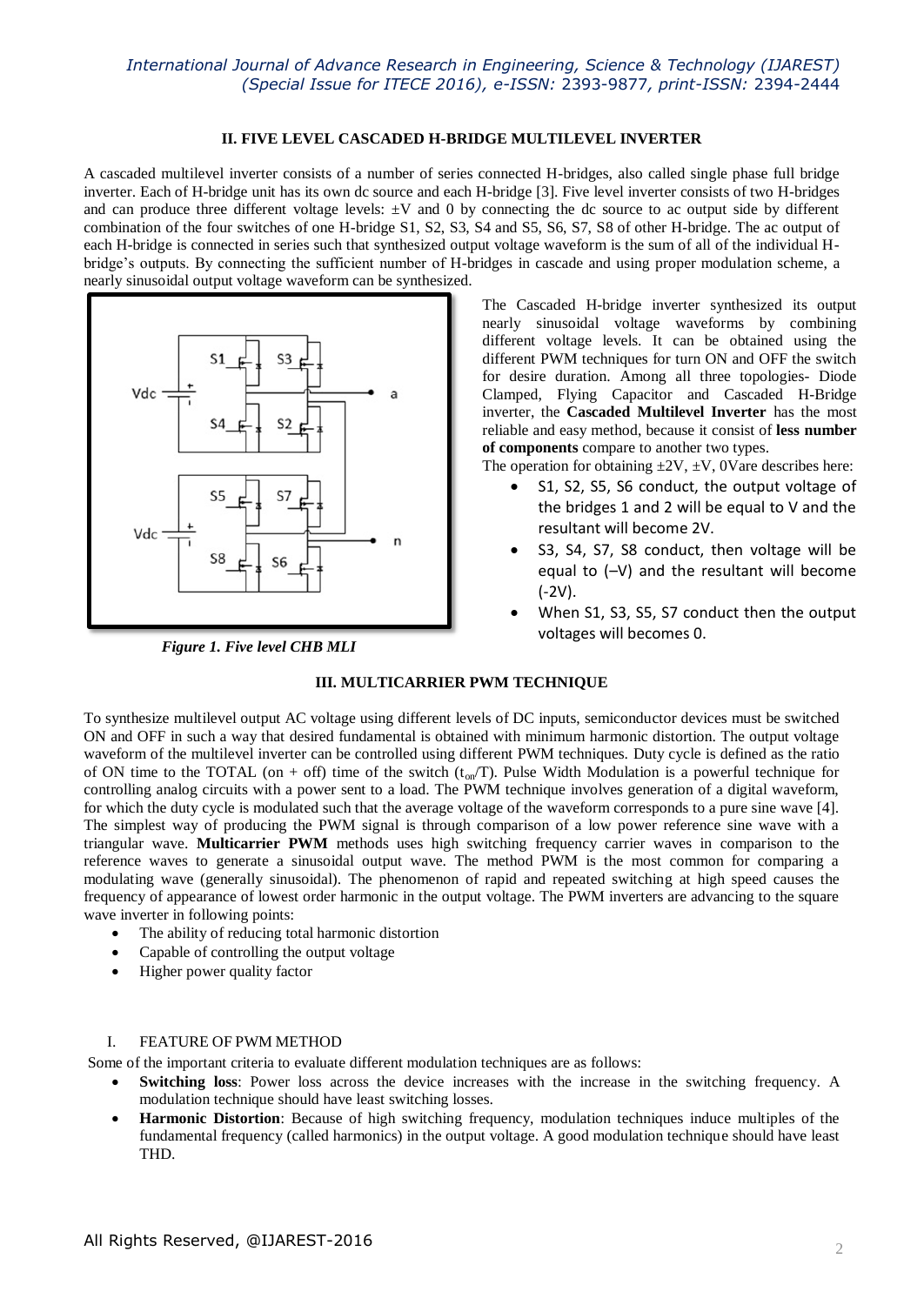- **DC bus Utilization**: In high voltage application it is important to use DC bus voltage as much as possible. Injecting zero sequence to reference waveform increases DC bus usage, as well as decreasing harmonic distortion under low modulation indices.
- **Number of Switches**: An efficient modulation technique gives the better performance with least number of switches used.



*Figure 2. Different Modulation Techniques*

### II. IN PHASE DISPOSITION METHOD

In this method all the carriers above and below zero reference line are in same phase. If all the carriers are selected with the same phase, the method is known as Phase Disposition (PD) method.



*Figure 3. IPD method for 2200Hz in MATLAB®*

### III. PHASE OPPOSITION DISPOSITION METHOD

In this method all the carriers have the same frequency and the adjustable amplitude (different or unequal amplitudes). But all the carriers above the zero value reference are in phase among them but in opposition (180 degrees phase shifted) with those below.



*Figure 4. POD method for 2200Hz in MATALB®*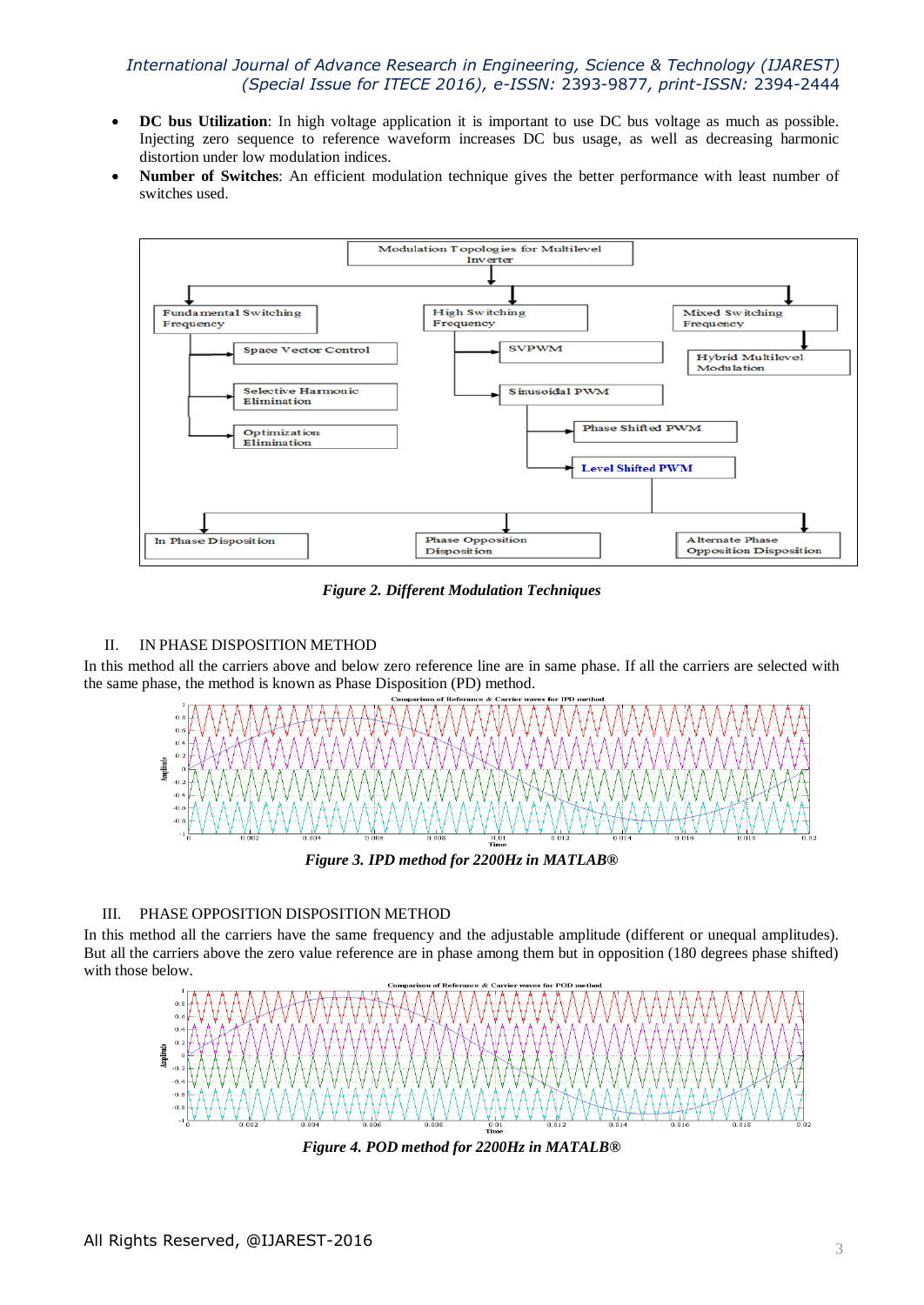### IV. ALTERNATE PHASE OPPOSITION DISPOSITION METHOD

In this method all the carriers have the same frequency and the adjustable amplitude (different or unequal amplitudes). All carriers has180. Phase shift between them.



*Figure 5. APOD method for 2200Hz in MATALB®*

#### **IV. SIMULATIONS AND RESULTS**

The simulation is done using *MATALB®* Simulink. The name *MATALB®* stands for MATrix LABoratory. MATLAB [14] is a high-performance language for technical computing. Simulink model, output voltage and current graph, rotor speed v/s time graph, torque v/s time graph as well as FFT analysis for five CHB MLI with load as an induction motor is described in this section. The modulation index is varies from 0.6 to 1.0 for all three Carrier based PWM methods.



 *Figure 6. Simulink Model for IPD, POD, APOD method*





- The switching methods for generation of PWM gate signals are different for IPD, POD and APOD.
- We simulate the model for Modulation Index of 0.8.
- Figure8 shows the output voltage and current waveforms for all the three phases.
- Because of the nature of Induction Motor, up to some cycles the current became 3 to 7 times more than the rated currents.
- Starting current of I.M. is depend on the motor ratings.



*Figure 8. Output voltage & current waveforms for all three phases*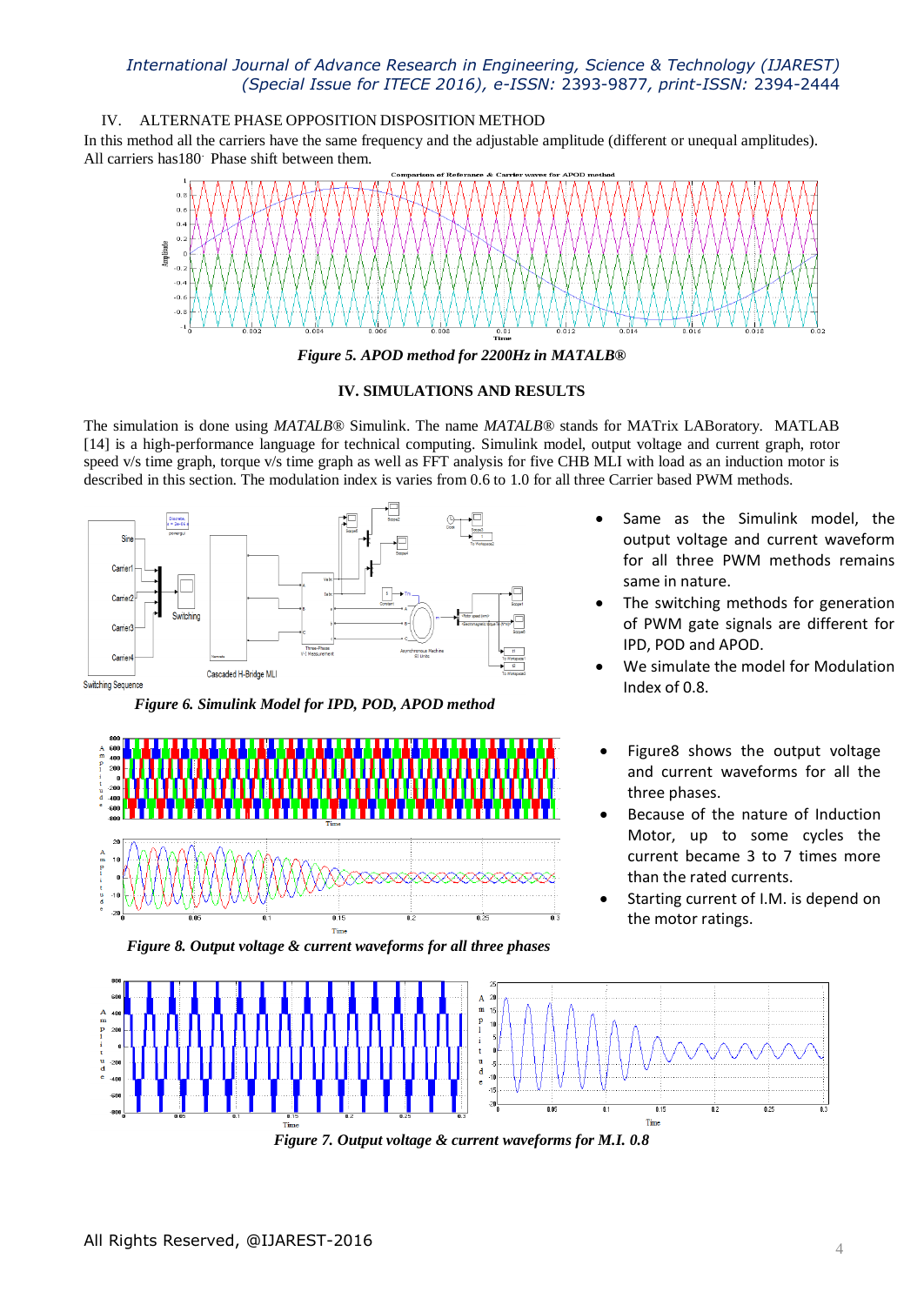

*Figure 9. Rotor speed v/s time graph (upper side), Figure 10. %THD v/s M.I. graph (upper side),*

*Torque v/s time graph (lower side) Speed v/s M.I. graph (lower side)*

|  |  |  |  |  |  | "Table 1. Speed & %THD values for voltage at T=5Nm" |  |
|--|--|--|--|--|--|-----------------------------------------------------|--|
|--|--|--|--|--|--|-----------------------------------------------------|--|

| M.I. | <b>IPD</b> |         |        | <b>POD</b> |         |        | <b>APOD</b> |         |        |
|------|------------|---------|--------|------------|---------|--------|-------------|---------|--------|
|      | Speed      | %THD    | %THD   | Speed      | %THD    | %THD   | Speed       | %THD    | %THD   |
|      |            | for     | for    |            | for     | for    |             | for     | for    |
|      |            | voltage | torque |            | voltage | torque |             | voltage | torque |
| 0.6  | 144.1      | 21.60   | 6.86   | 142.7      | 35.54   | 8.34   | 144.9       | 21.75   | 5.85   |
| 0.7  | 148.1      | 21.07   | 18.45  | 148.4      | 36.77   | 16.34  | 147.8       | 25.25   | 14.00  |
| 0.8  | 150.6      | 18.89   | 23.01  | 150.2      | 33.89   | 26.27  | 150.8       | 27.66   | 23.32  |
| 0.9  | 152.6      | 14.68   | 21.08  | 152.2      | 28.29   | 32.89  | 152.1       | 27.05   | 27.63  |
| 1.0  | 153.1      | 14.92   | 21.45  | 153        | 19.89   | 32.33  | 153.5       | 23.95   | 28.29  |

#### **V. CONCLUSION**

The five level inverter using Sine PWM method consist high %THD in reference of the IEEE standard. %THD for voltage and current using In Phase Disposition, Phase Opposition Disposition and Alternate Phase Opposition Disposition method can be decrease to a desire value is obtained. Further decreases the value of total harmonic distortion is obtained using close loop operation. From the above discussion it is clear that the %THD value is also depends on the modulation index and motor load condition.

#### **VI. FUTURE WORK**

Simulation of different PWM multicarrier techniques-In Phase Disposition, Phase Opposition Disposition and Alternate Phase Opposition Disposition for five level Cascaded H-bridge inverter for close loop condition and compare the results- %THD for voltage, Rotor speed, Torque fluctuations and relative graphs with open loop manner.

#### PAPERS-

#### **REFERENCES**

[1]. Mohammed Rasheed, Rosli Omar, Marizan Sulaiman, Ahmed Aljanad and azhar Ahmad, "Performance studies of three-phase Cascaded H-Bridge and diode Clamped Multilevel inverters", IEEE Conference on Clean Energy and Technology (CEAT), 978-1-4799-3238, 2013.